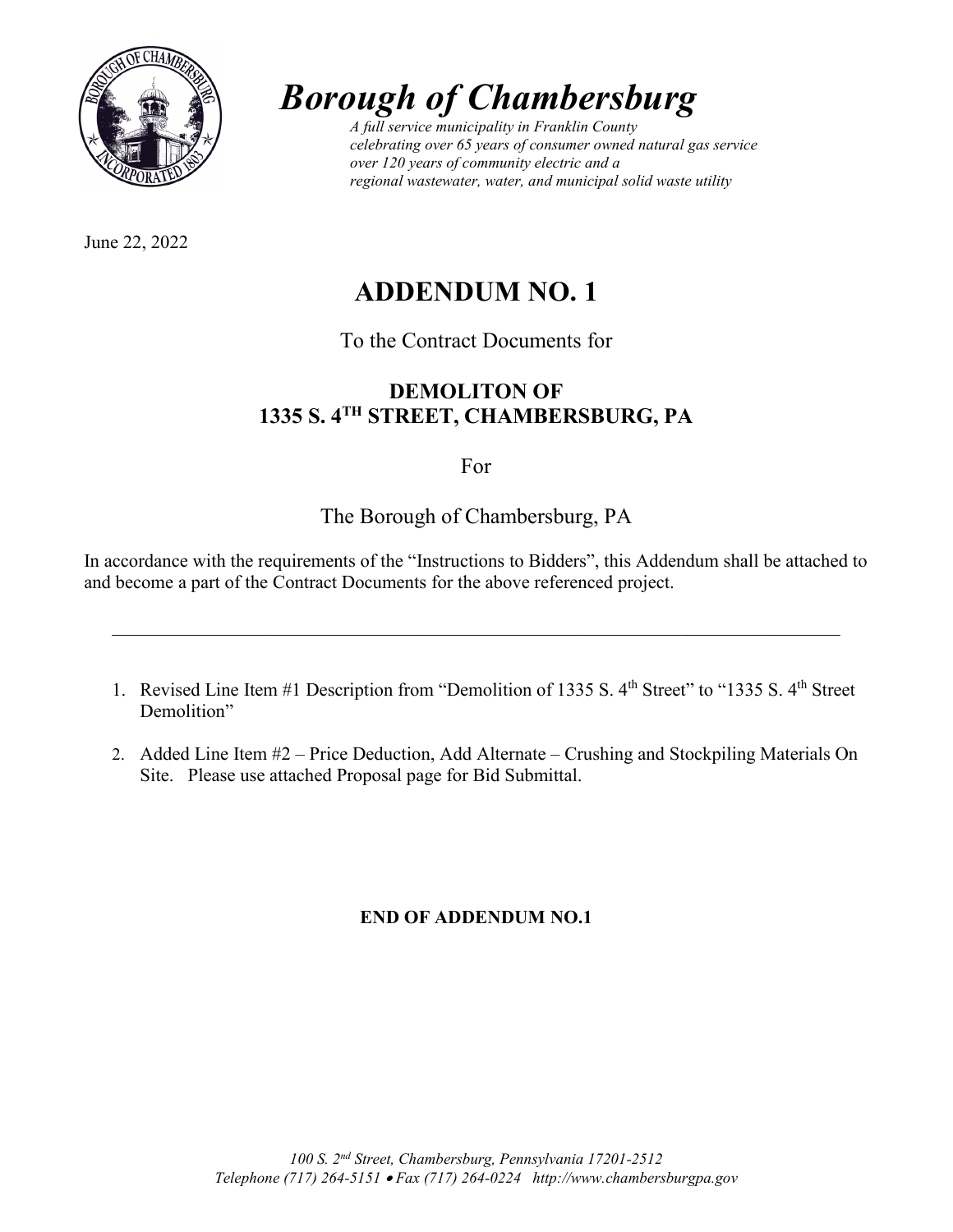#### **ARTICLE 4 - BASIS OF PROPOSAL**

4.01 Bidder will perform the Work as noted below in accordance with the Bidding and Agreement Documents (indicate quantity where none is currently given) at the following FIRM prices:

| Item<br>No | Description                   | Bid Lump Sum Price in Figures (\$) |
|------------|-------------------------------|------------------------------------|
|            | 1335 S. 4th Street Demolition |                                    |

#### TOTAL BID AMOUNT, ITEM NO 1. (LUMP SUM BASE BID) (words):

| Add<br>Alternate | Description                                | Lump Sum Price Deduction<br>in Figures $(\$)$ |
|------------------|--------------------------------------------|-----------------------------------------------|
| 2.               | Crushing and Stockpiling Materials On Site |                                               |

\_\_\_\_\_\_\_\_\_\_\_\_\_\_\_\_\_\_\_\_\_\_\_\_\_\_\_\_\_\_\_\_\_\_\_\_\_\_\_\_\_\_\_\_\_\_\_\_\_\_\_\_\_\_\_\_\_\_\_\_\_\_\_\_\_\_\_\_\_\_\_\_\_\_\_\_\_\_\_\_\_\_

PRICE DEDUCTION, ADD ALTERNATE NO 2. (LUMP SUM PRICE DEDUCTION) (words):

 $\mathcal{L}_\text{max}$  , and the contribution of the contribution of the contribution of the contribution of the contribution of the contribution of the contribution of the contribution of the contribution of the contribution of t

4.02 The Borough reserves the right to award none or all of the above items to the lowest responsive and qualified bidder as deemed to be in the best interest of the Borough. The bid amount for each item is the total cost to be incurred by the Borough for the subject work to be completed in accordance with the Agreement Documents.

#### **ARTICLE 5 — TIME OF COMPLETION**

5.01 Bidder agrees that the performance of the Work will conform to the schedule set forth in the Agreement.

#### **ARTICLE 6 - ATTACHMENTS TO THIS PROPOSAL**

- 6.01 The following documents are attached to and made a condition of this Proposal:
	- A. Proposal Bond
- B. Required Non-Collusion Affidavit, Bidder Affidavit, and Non-Discrimination Affidavit
- C. Receipt of Addenda (if applicable)
- D. Required Pennsylvania Public Works Employment Verification Act Form.

### **Signature Appears on Following Page**